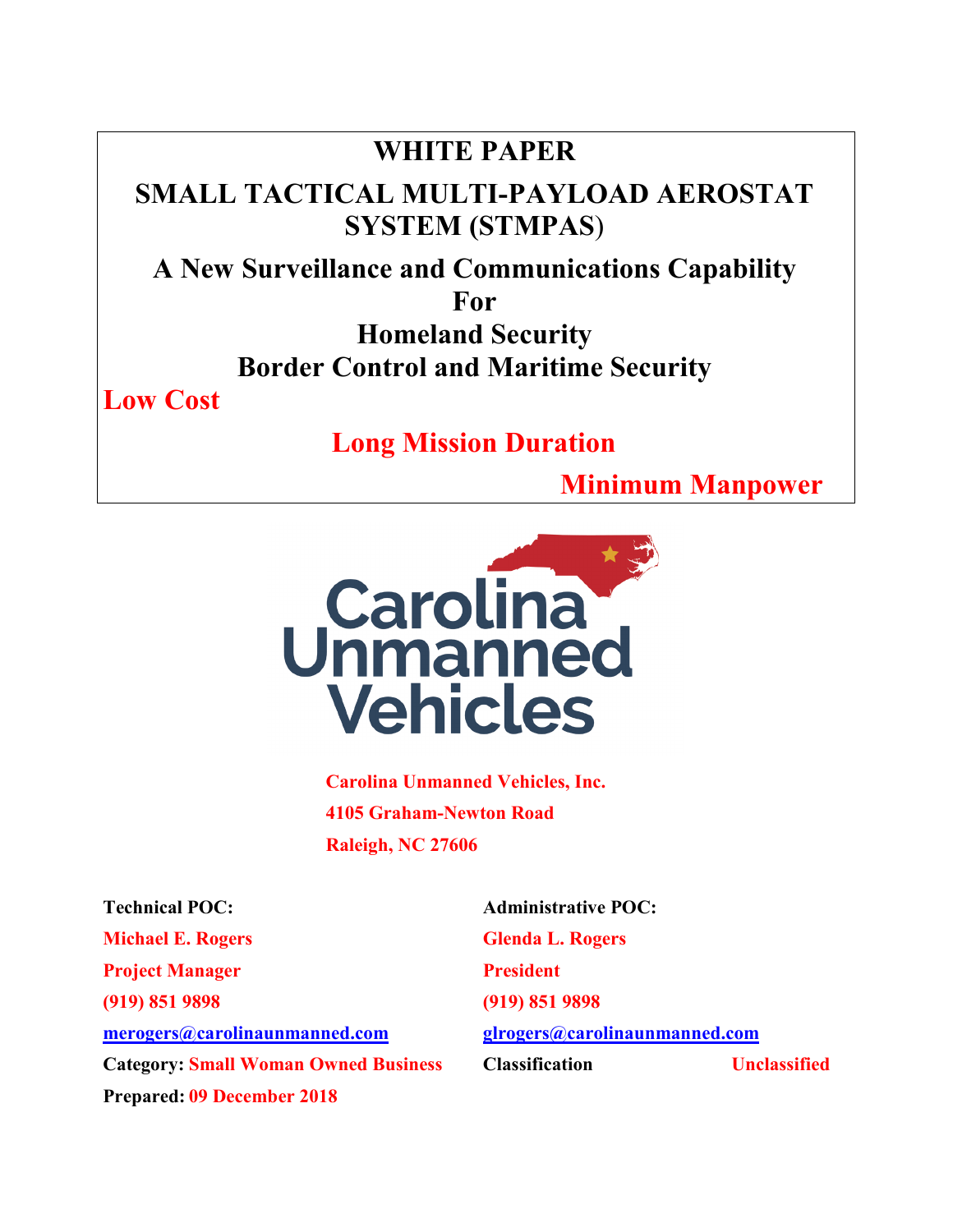### **Small Tactical Multi-Payload Aerostat System (STMPAS)**

**1.0 BACKGROUND** Department of Homeland Security (DHS) agencies such as Customs and Border Protection and the Coast Guard need overhead EO/IR surveillance of border crossings, seaports, and maritime borders that is both less costly and intrusive than aircraft or Unmanned Aerial Systems (UAS) while providing around the clock coverage. DHS agencies also need low cost, responsive, and mobile equipment for wide area resilient and durable communications after a natural disaster, accident, or terrorist act that degrades existing communications systems.

The most efficient means to meet these needs is an aerostat system. Mobile towers are height limited, providing only short range coverage. Aircraft or UAS are expensive and have limited endurance. Aerostats provide coverage of large area, comparable to aircraft or UAS, but with persistence of days and weeks instead of hours. However, traditional aerostats are large, manpower intensive and cannot operate in adverse weather conditions. Their ground equipment has very limited mobility and lengthy set-up times, restricting use to a few fixed sites and almost precluding shipboard operation.

To remove these limitations Carolina Unmanned Vehicles (CUV) developed the **Small Tactical Multi-Payload Aerostat System (STMPAS)**, creating a mobile cost effective aerostat system. STMPAS was deployed by the Army to Afghanistan, with earlier versions built for the USAF, Sandia National Lab, and Lockheed Martin. STMPAS consists of a small specially designed tethered blimp, called a Helikite, mounted on a single HMMWV trailer Carrier, operated by a two person crew (Fig. 1).

The STMPAS blimp, flown at several hundred to thousand feet altitude, provides coverage 24 hours a day for a week or more without maintenance or downtime. Surveillance versions up to 1,000 feet can cover a 20 mile radius, depending upon terrain. A STMPAS relay at 4000 feet provides communication coverage out to 60 miles from its location. STMPAS is very mobile and cost-effective through use of unique designs to reduce the need for ground crews to handle the blimp during launch and recovery. Operating and maintenance cost is a fraction of the cost of using aircraft or UAS to lift surveillance or relay payloads. It does not require the complicated flight clearances needed for UAS deconfliction with manned aircraft.

**2.0 MAJOR SUBSYSTEMS** STMPAS consists of several unique components that, taken together, comprise a system far smaller and more versatile than any comparable unit. Each component emphasizes the strengths of the others to produce a small, highly mobile capability unequalled by other aerostat systems. STMPAS consists of three major subsystems: The Helikite, Carrier, and Payloads

**2.1.1 Helikite** The key to making a small, mobile and cost effective aerostat system is to use a Lifting Aerostat, which is an aerostat with aerodynamic lifting surfaces. STMPAS uses the most mature and efficient lifting aerostat on the market, the Helikite developed and patented by Allsopp Helikites Ltd. The patented Helikite combines helium and wind lift so even very small sizes operate easily in high wind, allowing STMPAS to be a

### **Fig 1 Small Tactical Multi-Payload Aerostat System (STMPAS)**

### **DHS Missions:**

Border Control

#### Maritime and Port Security

Post Disaster / Remote Area Communication

Secret Service Large Event / VIP Security



#### **Attributes:**

High Mobility Off-Road Trailer

Helikite Launched From Carrier For Safe Operation, Move While Inflated

Rugged Diesel Generator, Electric Winch, Helium Racks and Inflation Manifold

Operable by 2 Persons C-130 Roll On – Roll Off Capable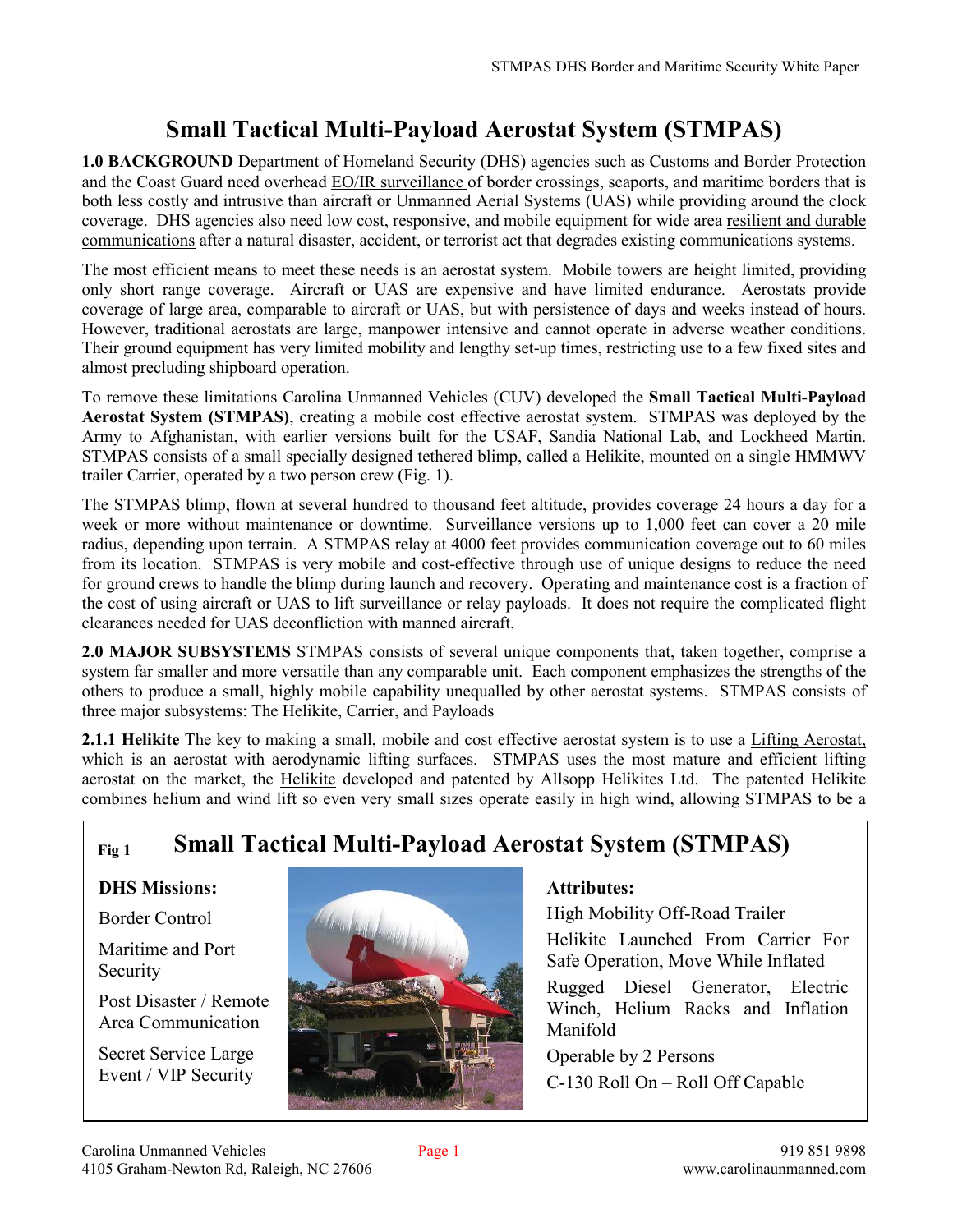fraction of the cost and manpower of traditional lighter-than-air designs. Helikites are lighter-than-air like a blimp but are not knocked down by the wind. Wind forces on the kite wings generate lift to counteract the wind side force. With this force to counteract the wind drag the Helikite does not need a large buoyancy margin and we can design the STMPAS to use modern lightweight electronics. The STMPAS Helikites are able to fly in winds up to 70 mph. Other aerostats must be considerably larger to withstand wind forces, so they cannot be designed for small payloads and mobile ground equipment. Helikite performance is the key that allows STMPAS to be very compact, use minimum helium and be operable by only two people.

A Helikite is almost invisible at few hundred feet altitude and so is very difficult to detect and shoot at altitude. It is radar transparent, and has a very small IR signature. The Helikite has only about  $\frac{1}{2}$  psi pressure and is a nonstretch material, so even if hit with multiple bullets it does not "pop" and only slowly deflates over several hours. It remains operational during that time, and is easily repaired and returned to service. The non-flammable helium cannot burn. For safety to aircraft the aerostat can be equipped with standard lights visible to aircrew, or with IR lights visible only with night-vision goggles.

**2.2 Carrier** The Helikite allows even a small aerostat to withstand real world wind conditions, means STMPAS does not require the large, clumsy pivoting mooring system used by other aerostats. Until launch the uninflated STMPAS Helikite is contained in a mobile Carrier with helium tanks, electric generator, and a winch. Use of a single military HMMWV trailer provides good ground clearance for off road capability, ensuring the brakes, tires, etc. are in the government supply system for maximum ruggedness and maintainability. Many comparable aerostat handling systems require multiple trucks for carriage. Carriers are off road capable, air transportable and can respond to any location accessible by a HMMWV and trailer. The Carrier can be made C-130 Roll-on / Rolloff capable in 15 minutes.

The Carrier can operate Helikites of varied sizes, optimized for the particular payloads and operating conditions. Tethers can be non-power for battery powered payloads, or powered with data / power wires and fiber-optic lines, for continuous 24 / 7 operation. A rugged diesel generator provides low fuel consumption and safe operation. All operations are done by a two person crew, minimizing operating cost.

The STMPAS Carrier provides a Launch Box atop the trailer, allowing Helikite launch directly from the trailer. This also allows stowage of the inflated Helikite on the trailer top when not aloft, so that it does not have to be deflated in the event of adverse weather. In areas without overhead obstructions the inflated Helikite can be moved while stowed atop the Carrier and quickly elevated after stopping, for a "quick look" at an area of interest. It can even be kept aloft during movement, for total surveillance and communications coverage.

**2.2.5 Field Operations** Basic operation is versatile since STMPAS is completely self-contained, with electrical power and all essential equipment on one trailer. The Carrier is towed to an operating location by a HMMWV or pickup truck. A typical operating site is a clear area approximately 90 feet across without trees, power lines or other overhead obstructions. Once on site the two person crew inflates and launches the Helikite. The primary crew tasks during while the Helikite is aloft are operating the surveillance payloads and periodically refueling the generator or running the winch. It carries helium for one inflation and several weeks of helium to "top-off" every 3 to 5 days. It can remain aloft for a week or more if using a power tether, or brought down about once every 12 to 24 hours to change batteries if using a non-power tether.

We have designed a Carrier version for application to small ships, such as Coast Guard Cutters, to provide extended line of sight for communications relay and surveillance payloads. The naval Carrier is a wheeled dolly with all equipment to inflate and launch the Helikite, including winch and helium tank racks but draws electrical power from the ship. It can also be used for ashore missions that do not require extended mobility.

**2.3 Payloads** STMPAS provides a unique and cost effective overhead capability for many electronic payloads. The main usage categories are surveillance and communications. The system may be ordered with or without payloads, with the customer providing their own payloads. In the latter case we can include development of the payload interface, and integration testing.